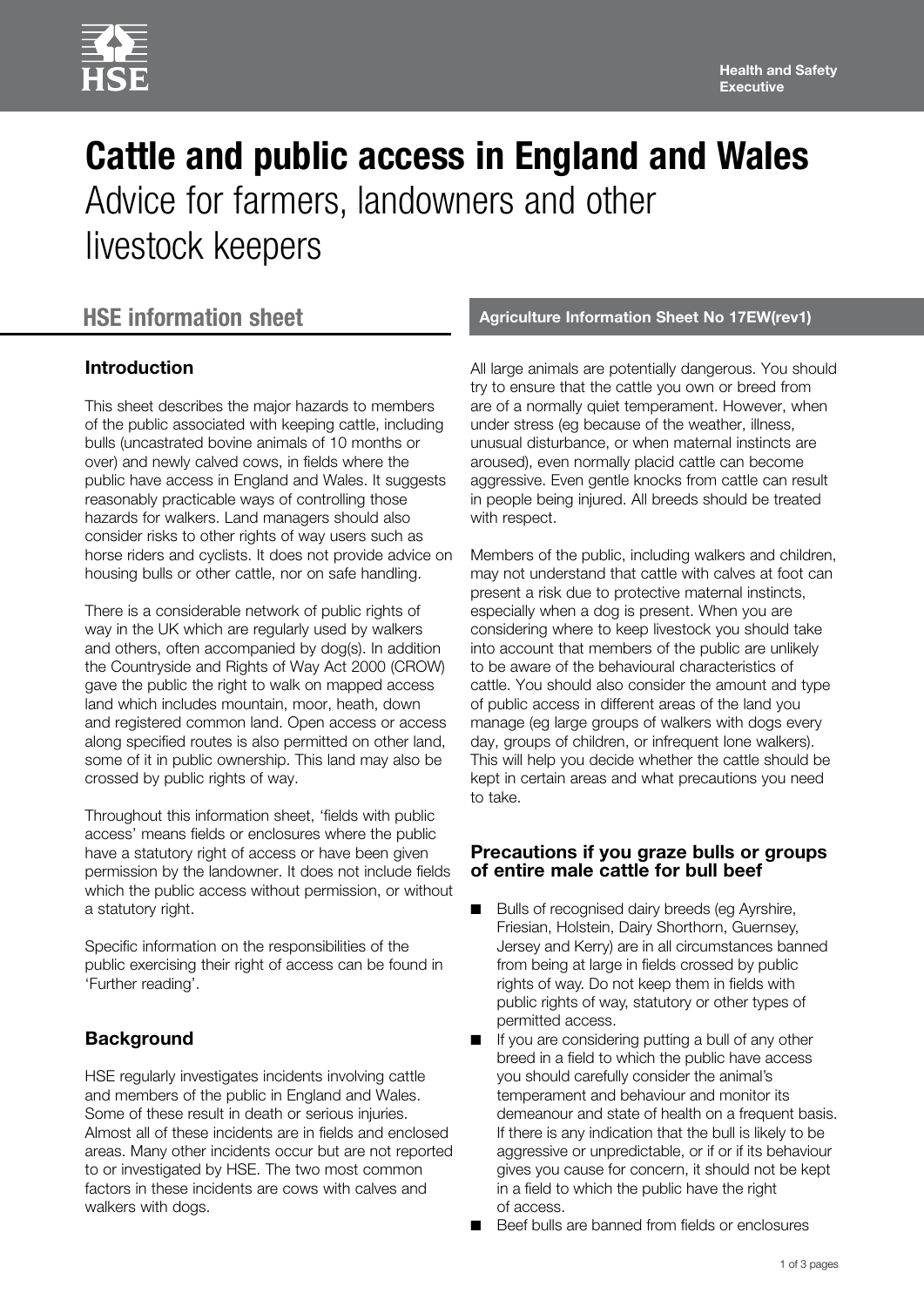with footpaths unless accompanied by cows or heifers. This does not include open fells or unenclosed moorland. There are no specific prohibitions on other cattle.

- In other fields make sure that groups of animals older than 10 months are securely enclosed by stock-proof hedging or fencing at least 1.3 m high, strong enough to retain the animals and capable of restricting access of children. Erecting an electric fence 0.5 m inside the external perimeter hedge or fence will provide a greater degree of security.
- Fit gates or other means of closure at points of entry into the fields containing the cattle. Gates etc should be at least of equal height and strength as the perimeter fencing, should restrict the access of young children and be fitted with a securing device which will prevent release by children and/or the animals. They can also be kept locked as they will not be sited on public rights of way.

## **Precautions if you graze other cattle**

Before you put any cattle, including bulls, in fields with public access:

- assess whether the bull or animals in the herd are generally placid and well-behaved;
- if possible use fields or areas not used by the public when cattle are calving or have calves at foot, especially during periods of greater public use, eg school holidays;
- assess whether calves kept with the herd will affect the behaviour of older cattle;
- consider whether it is reasonably practicable to temporarily fence alongside a public right of way so that the cattle and people are kept separate. Take care not to obstruct rights of way by fencing across them;
- an alternative route can be offered or provided, but bear in mind that even if you do decide to provide an alternative route, the public will still be entitled to use the right of way;
- plan the location of handling and feeding areas away from public rights of way to reduce the possibility of stock congregating around the route;
- where the landowner and the cattle owner are not the same person there may be some joint responsibility and it is the duty of both parties to agree a course of action;
- on land to which CROW applies, it may be possible under some circumstances to restrict access to avoid danger to the public, although public rights of way still remain usable (see 'Further information');
- consider providing signposted paths, especially on CROW land, to draw most public access along routes which are best integrated with livestock management.

If you have an animal known or suspected to be aggressive then you should not keep it in a field that is used by the public.

#### **Precautions to minimise the risk to the public**

- Wherever possible keep cattle in fields that do not have public access, especially when cattle are calving or have calves at foot.
- Check that fences, gates, stiles etc are safe and fit for their purpose.
- Check paths are clearly marked so that users do not enter fields without public access.
- Make arrangements for checking both the cattle (for illness or other possible causes of aggression) and the fences etc surrounding the field regularly at least once each day.
- Plan how to safely move individual cattle, the whole herd, or part of it, from field to field. Remember that inadequately controlled cattle on roads can cause public concern, damage or injury.
- Ensure cattle handling facilities are available, and that you can safely move animals to them.
- If bulls are on hire, lease, or loan, or if other cattle are new to the farm, check that they are suitable to keep in an area used by the public before putting them in such an area. A few days in another field or in a stock building, where they can be closely and regularly observed, should be enough.

# **Signs**

Even though you should have made every effort not to keep aggressive, or potentially aggressive, animals in a field or area with public access, it is good practice to display signs informing the public when a bull, or calves with cows, are in the area.

- Consider putting a sign at any gate, stile or other access points to a field or open area such as fell, hill or moorland if there is a bull, or cows with calves, at large there.
- Signs should conform with suitable standards (see 'Further reading).
- A suitable bull sign would be triangular with a yellow background and a black band around the outside. A bull or bull's head should be shown (black on yellow) on the sign, with supplementary text (also black on yellow) such as 'bull in field' if desired. Supplementary text should not suggest that the bull is aggressive, threatening or dangerous (ie avoid words such as 'beware' or 'danger').
- Signs alerting the public to the presence of other cattle, including cows with calves, should be informative and based on guidance from Natural